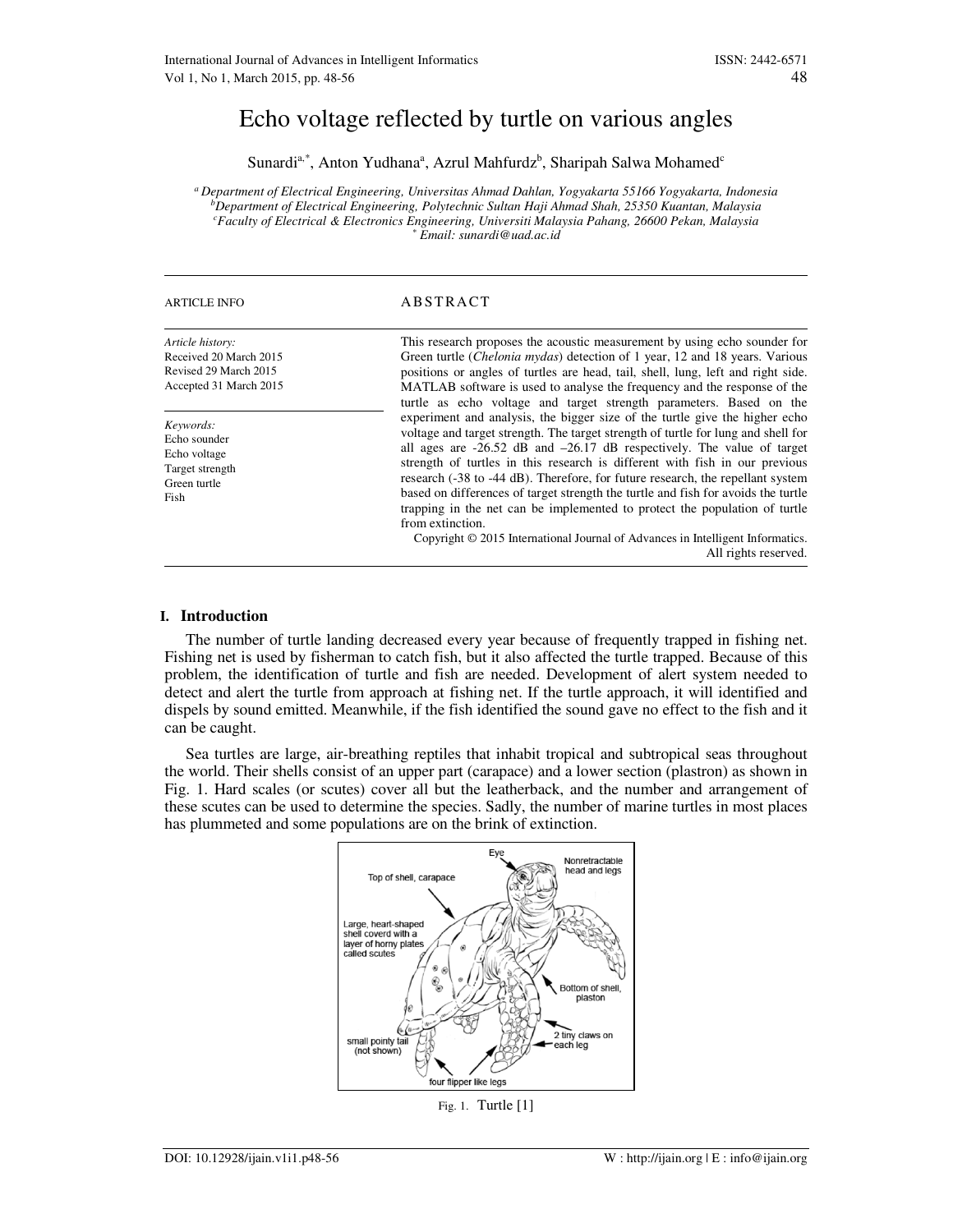Over the last few centuries, sea turtle populations have decline dramatically due to various activities such as shore development, oil exploration, commercial fishing, marine recreation and pollution [2]. Fisheries activities have been contributed to be a major factor of death for juvenile and adult sea turtles. Although there are method to avoids turtle from trapping in fisheries net such as gear modification, material, fishing method and prohibits any fishing activities using gill net, but this method seems not affectively. Moreover, the caught of fish become plenty as usual.

This research is to detect the sea turtle 1 year, 12 and 18 years using sound technique. All of the turtles are in same species which is Green turtle (*Chelonia mydas*). Commercial echo-sounder is used to identify the echo voltage and target strength for turtle. The study will conduct as *ex situ* method which is in a water tank with sea water.

## **II. Echo Voltage and Target Strength**

Sonar techniques, especially echo sounders, have been used since the beginning of the  $20<sup>th</sup>$ century for the detection of fish at sea by professional fishermen and fishery oceanographers [3]. A scientific echo sounder or also known as scientific sonar is a device used sonar technology for the measurement of underwater physical and biological components. Applications include bathymetry, substrate classification, studies of aquatic vegetation, fish, and plankton, and differentiation of water masses. Sonar is well known as Sound Navigation and Ranging system which is the technique that had many similarities to radar and electro-optical systems which using sound propagation to communicate or navigate with detected objects on or under the surface of water.

In fisheries technology, echo sounder is used as the sonar device. The device is widely used to observe marine animal. This device has proven to be a suitable and perfect tool in studying the spatial and temporal distribution of fish. In addition, echo sounder have operates at ten to hundreds kilohertz frequency [4]. For this experiment, 200 kHz echo sounder was used.

Generally, target strength (TS) is refers to the ability of a target to return an echo and it is widely uses a sonar for active acoustic measurement applications. The acoustic scattering properties of the target are defined by the target strength [5]. Acoustic is the most effective tool for monitoring object under surface of water because of the ability of the sound to propagate long distance in the water. Acoustic scattering by spherical objects has been investigated by Rayleigh [6].

In sonar equation, target strength is defined as 10 times the logarithm to the base 10 of the ratio of the intensity of the sound returned by a target at a various distance. In this study, the target strength of object is measure using echo sounder which is used to transmit the acoustic pulse that emit by a transducer [7]. The transducer emits an acoustic pulse and it will return back the signals to be recorded and then the output signal is analyze using software such as MATLAB.

Size and reflectivity of sound are combined into a parameter called the backscattering cross section ( $\sigma_{bs}$ ), which is essentially the acoustic size of the object. The backscattering cross section can be expressed as the amount of reflected sound intensity measured one meter away from the target, relative to the amount of energy incident upon the target. This parameter usually expressed in logarithmic then called the TS and expressed in dB [8].

Echo sounder is widely used in submarine navigation, fisheries technology and under water object classification. Echo sounder is use to catch fish for fisheries technology. Every type of fish will have different target strength. Information on the size of the recorded fish can be obtained from knowledge of target strength which may be found by analysis of the received echo signals [9].

There are basically two types of echo sunder which is scientific and commercial. In this study, the focus is uses on commercial echo sounder. The output signal of signal is tapped from circuit and then to be analysis. This signal is transmit from the transducer, then the high speed analog input USB converted the signal and transfer it to the laptop or computer for target strength identication. The target strength calculation is based on Urick formula which is  $TS = 10\log(a^{2}/4)$  [10]. Urick's principle which is Principles of Underwater Sound gives the formula to calculate the TS for many other shaped objects [11]. The TS is one of the ingredients of the sonar equation for active acoustic detection applications [12]. Target strength is the acoustic size of a target in form of decibels (dB). The TS measurement suggested using echo signal observation from the transducer output [13].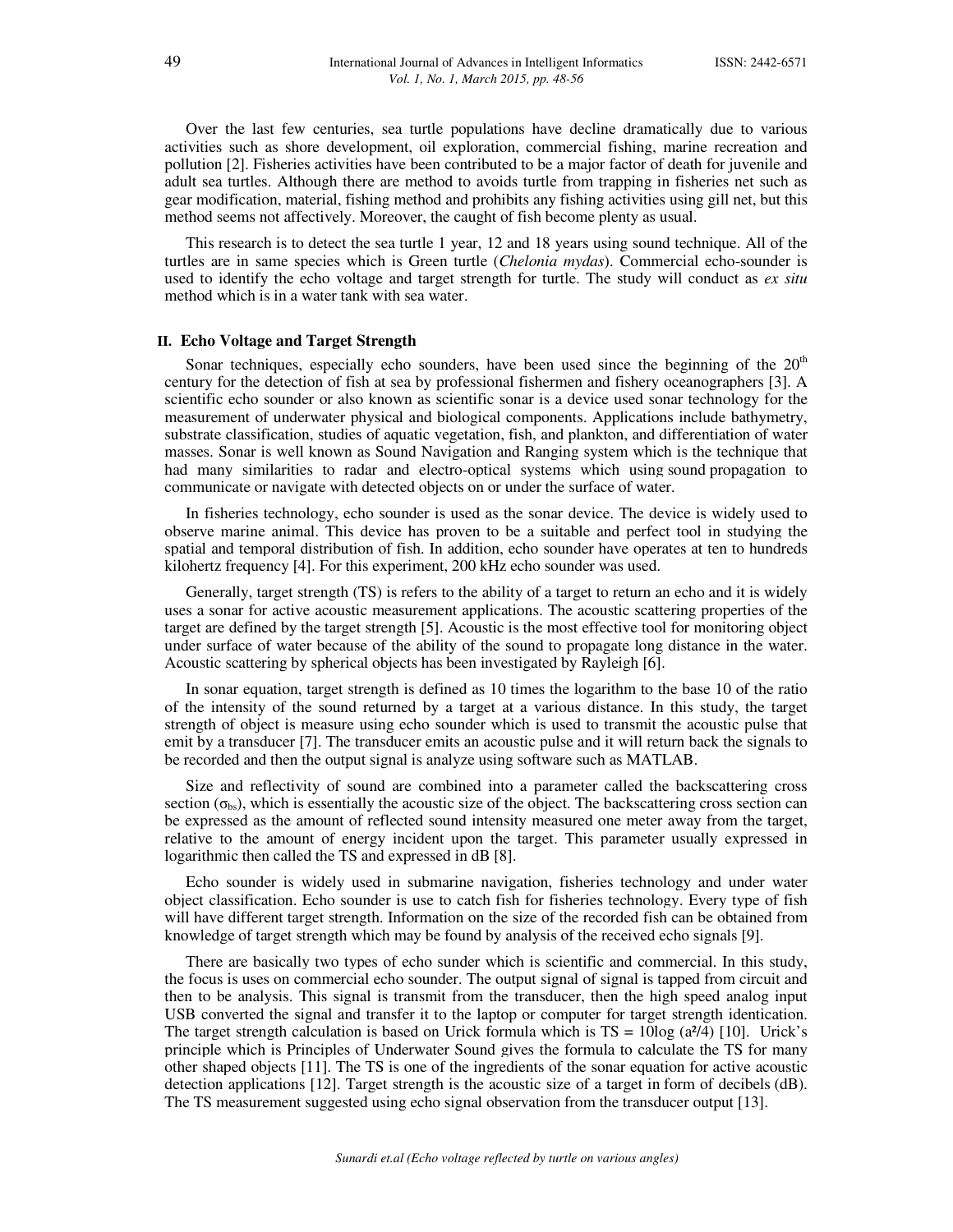Solid sphere is use in this study as a reference target or object because of the sphere echo voltage measurement is the best method in calculating target strength. Besides that, the echo characteristic of the object can be observed easily. The aim of this experiment is to obtain envelope echo signal structure of the sphere.

TS measurement using commercial echo sounder is one challenging method in studying the underwater living (animal). There is a technique that can apply in echo sounder calibration which is using an object whose acoustic properties are known. So that, sphere have been used as calibration and reference target in sonar equation and the sphere which is steel ball. Although the TS value of object are known, but it is important that the theoretical predictions should be tested by an experiment. Sphere echo voltage measurement is mostly used in calculating target strength so that the echo can be observed. The target strength for the object is measured and it depends on shape, size, and material properties. The object is place fix and not moving while the transducer was positioned in various distances from the target.

Commercial echo-sounder is the main device use for this experiment. The echo sounder was modified, so that, the signal is taken and tapped from the circuit before display on the screen. Table 1 shows the echo sounder setting. Echo sounder has been built with two frequency value which is 50 kHz and 200 kHz. In this research we use 200 kHz. There are three echo threshold levels which are red, orange and yellow.

| <b>Parameter</b>               | Value                          |  |
|--------------------------------|--------------------------------|--|
| Frequency                      | 50 kHz / 200 kHz               |  |
| Echo Threshold Level           | 3 Levels (Red, Orange, Yellow) |  |
| Echogram Feed Rate (PF)        | 1/1                            |  |
| Sensitivity Time Control (STC) |                                |  |
| Gain                           | 45 dB                          |  |
| Noise Reduction Level (NR)     | High                           |  |
| Echo Dynamic Range (D. RNG)    | 5 dB                           |  |
| Sound Speed                    | $1500 \text{ m/s}$             |  |

| Table 1. Echo Sounder Setting |  |  |  |  |
|-------------------------------|--|--|--|--|
|-------------------------------|--|--|--|--|

A transducer is a device that converts a signal in one form to another form of energy. The term transducer commonly implies the use of a sensor or detector. Transducers are used in this study to emit an acoustic pulse.

High Speed Analog Input USB is required to transfer the signal from the echo sounder to the laptop or PC. The port used is AI01 and GND. Software tracer DAQ® software included for acquiring and displaying data and generating signals, supported by MATLAB® Data Acquisition Toolbox™. The DC power supply was used to power circuits or boards that do not have their own power supplies. In this way it is possible to run up, test and develop a variety of circuits under the required conditions.

#### **III. Experimental Framework**

The whole experiment conducted uses turtles in large tank as shown in Fig. 2 filled with sea water. The dimension of water tank is 13 meter length, 5 meter height and 3 meter width. The holder was created by using woods to hold the transducer so that the transducer not sinks into the water. The width of holder is 2.8 meter and the height is 5 meter.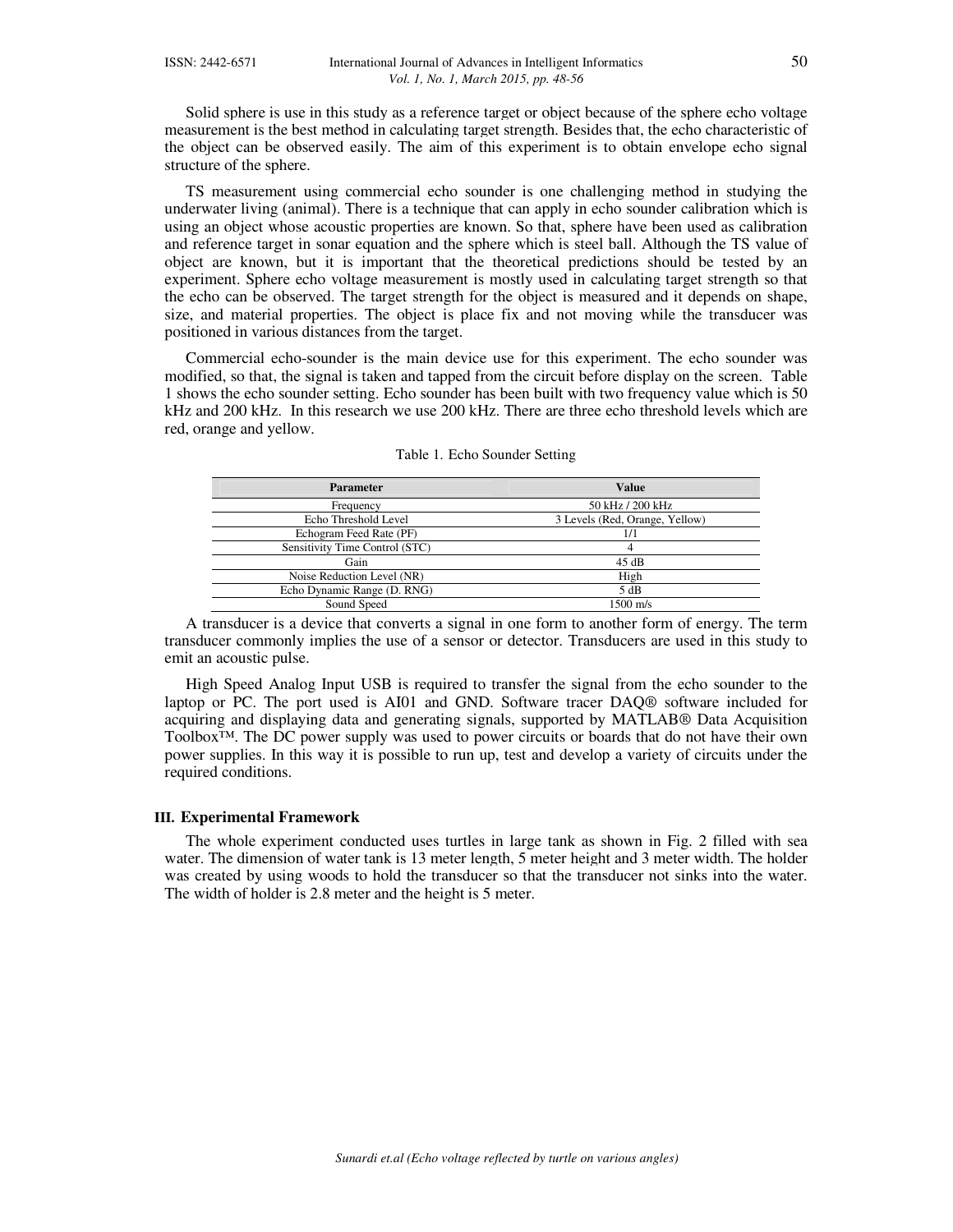

Fig. 2. Experiment Tank

This experiment is required to run MATLAB software with operating system of laptop is Windows 7 processor Intel Core i3 @ 3.40 GHz. Data collected from the experiment was analyzed and the signal then transformed from time domain to frequency domain. This program also require for the calculation of echo voltage. This software also used to build GUI system for turtle and fish detection. Experiment setup of the system is shown in Fig. 3.



Fig. 3. Setup of the Experiment

There are three turtles that use in this project which are 1 year, 12 and 18 years. The characteristics of turtles used shown in Table 2. There are six sides of position or angle measurement for the turtle which are head, tail, left side, right side, tail and lung.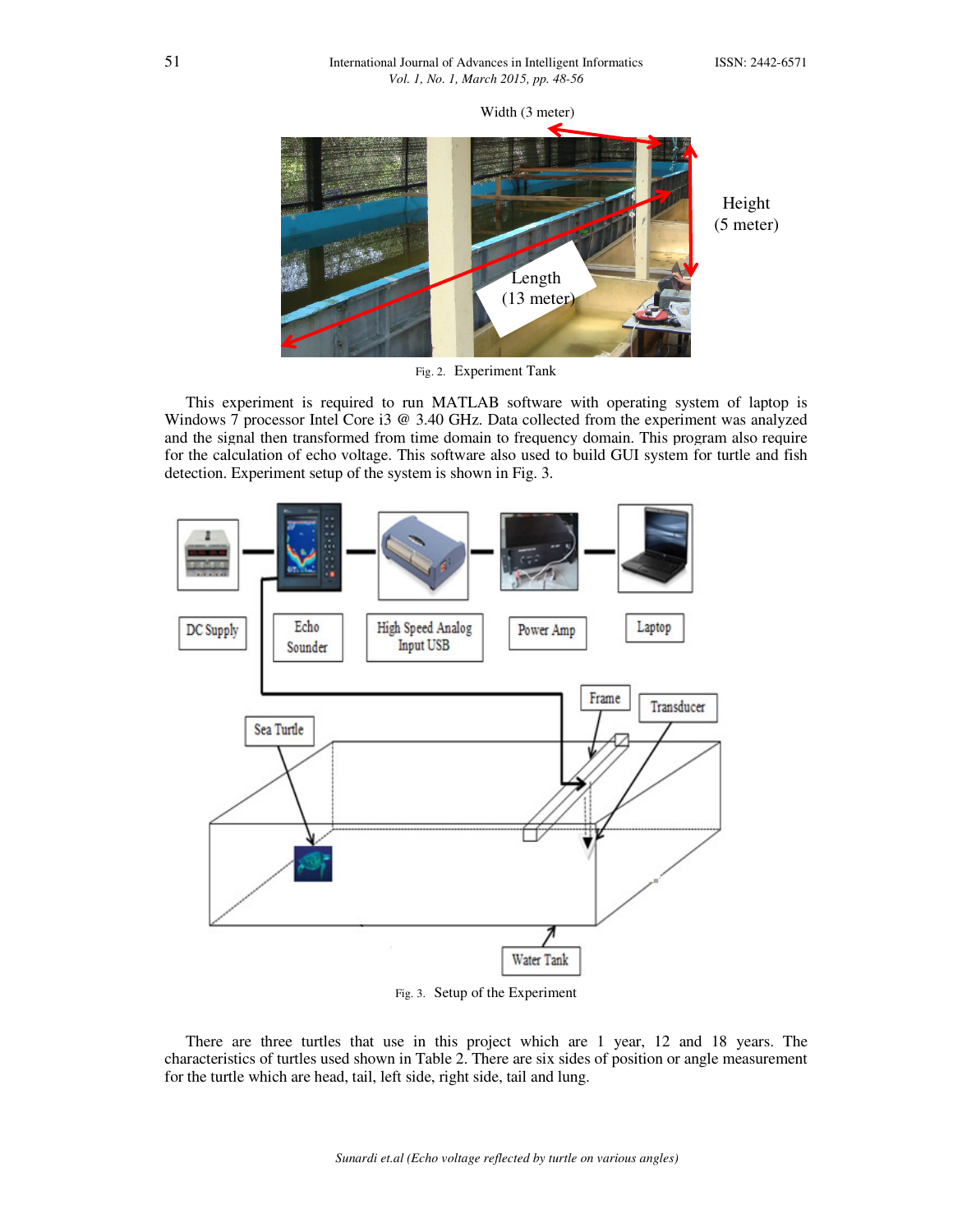| <b>Turtles</b> | Age     | Weight          | <b>Shell Length (cm)</b> |
|----------------|---------|-----------------|--------------------------|
|                | 18 year | $29 \text{ kg}$ | $61cm \times 56cm$       |
|                | 12 year | $25 \text{ kg}$ | 58.5cm x 51cm            |
|                | vear    | $.5 \text{ kg}$ | 25 cm x 23 cm            |

Table 2. Characteristics of turtles

Sphere is used as a reference target for the calibration purposes of acoustic scattering of object underwater. Sphere of solid steel ball 4.5cm diameter is chosen based on the size and the material properties of object.

This research uses a standard target needed whose acoustic scattering properties are known. The echo sounder type JMC V1082 model is using to transmit the signal and transducer (radar sonic) act as generate and emit the acoustic pulse. At the beginning of the project, one program has been created to record all the data. By using MATLAB software, the program is needed during the experiment.

#### **IV. Result and Discussion**

The analyzing of data presents the echo strength in term of voltage value of signal representation. Hence the value of TS can be calculated. The solid sphere (steel ball) is use as reference target so that the value of target strength require data from reference target to be solve in equation that have been made by Urick [14]. For this experiment, data was analyzed to calculate the echo voltage of object. There are three turtles used based on their ages which is 1 year, 12 and 18 years.

#### *A. Echo Voltage of Turtle*

 There are five positions of turtle which is head, tail, shell, lung, left and right side. The result of the experiment using 200 kHz echo sounder shown in Table 3 and Fig. 4 (turtle 1 year), Table 4 and Fig. 5 (turtle 12 years), and Table 5 and Fig. 6 (turtle 18 years). The voltage value is obtained from head, tail, shell, lung, left side and right side. All measurements recorded from 1 meter to 5 meter distance of transducer and object.

It obviously shows that echo voltage at lung or carapace for all ages of turtles and for all distances have highest value than other position. The second highest value of echo voltage for all ages and all distances is shell.

The envelope signals of turtle 1 year shows the reflected echoes were different for each angle measurement. The average echo amplitude of lung and shell are 7.63434 Volt and 7.49518 Volt respectively.

The envelope signals of turtle 12 years shows the reflected echoes were different for each angle measurement. The average echo amplitude of lung and shell are 9.66498 Volt and 9.68546 Volt respectively.

The envelope signals of turtle 18 years shows the reflected echoes were different for each angle measurement. The average echo amplitude of lung and shell are 16.86588 Volt and 15.80888 Volt respectively.

| <b>Position</b> |        |        | Distance (m) |        |         |
|-----------------|--------|--------|--------------|--------|---------|
|                 |        |        |              |        |         |
| Head            | 2.6840 | 3.1694 | 3.2048       | 2.5953 | 2.7427  |
| Tail            | 3.0983 | 2.7070 | 3.3361       | 5.1957 | 2.8003  |
| <b>Shell</b>    | 5.2298 | 5.4903 | 5.5048       | 10.730 | 10.5210 |
| Lung            | 5.4736 | 7.7541 | 15.6006      | 3.5982 | 5.7452  |
| Left            | 3.4214 | 3.9762 | 2.0968       | 2.8638 | 2.5638  |
| <b>Right</b>    | 3.3307 | 3.1955 | 4.8385       | 5.1792 | 4.4195  |

Table 3. Echo voltage of 1 year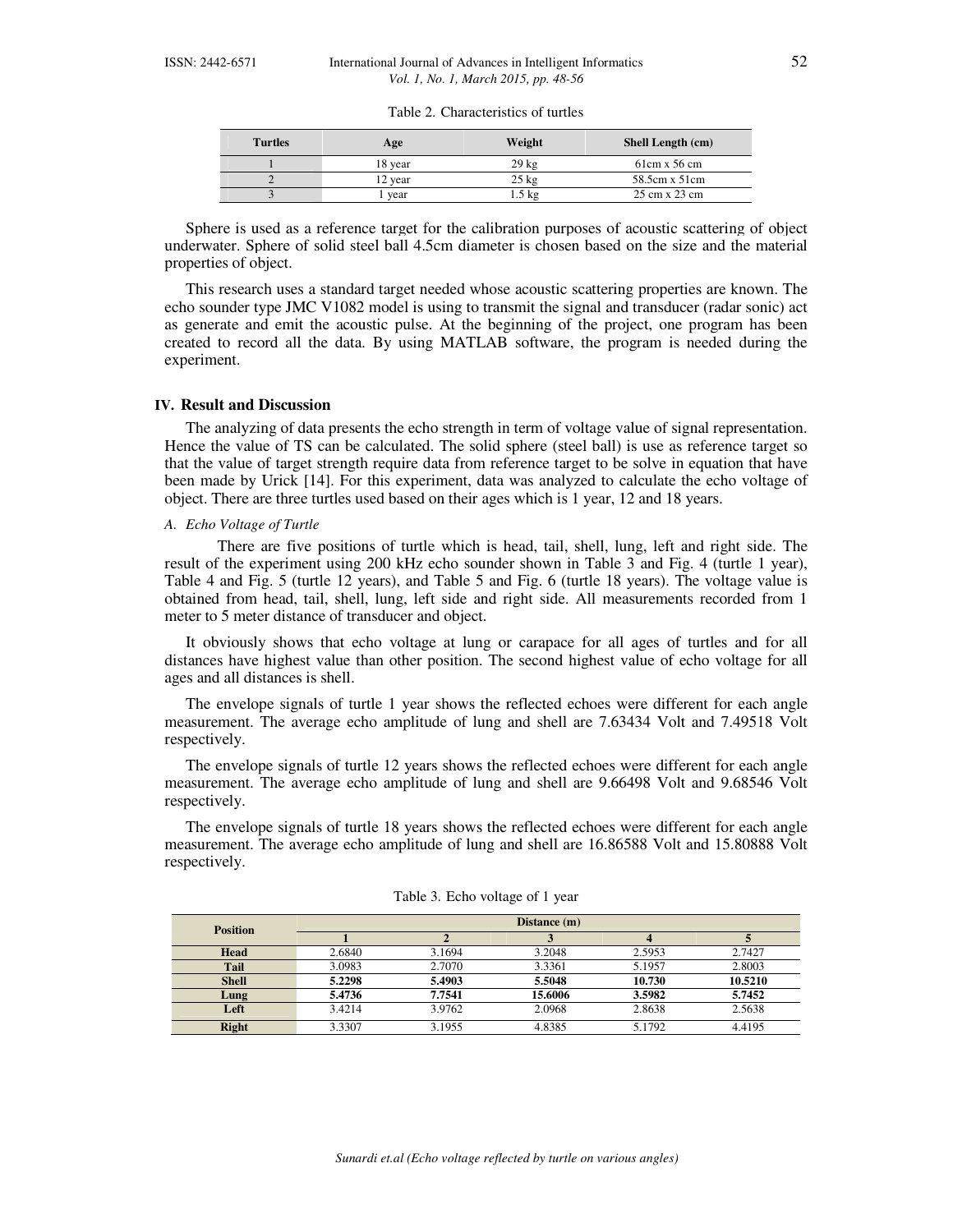

Fig. 4. Graph of echo voltage of turtle 1 year

| <b>Position</b> |        |        | Distance (m) |         |         |
|-----------------|--------|--------|--------------|---------|---------|
|                 |        |        |              |         |         |
| <b>Head</b>     | 2.9124 | 3.4837 | 4.3801       | 3.0085  | 6.4587  |
| <b>Tail</b>     | 3.4473 | 4.0276 | 5.8685       | 3.4288  | 4.1937  |
| <b>Shell</b>    | 3.6101 | 7.4888 | 12.4550      | 13.7238 | 11.1496 |
| Lung            | 3.9540 | 7.9178 | 8.7747       | 14.5133 | 13.1651 |
| Left            | 2.9535 | 5.0727 | 6.0800       | 7.4270  | 12.5409 |
| <b>Right</b>    | 2.9104 | 4.1906 | 6.6467       | 6.4618  | 5.8657  |

Table 4. Echo voltage of 12 years



Fig. 5. Graph of echo voltage of turtle 12 years

| Table 5. Echo voltage of 18 year turtle |  |  |  |
|-----------------------------------------|--|--|--|
|                                         |  |  |  |

| <b>Position</b> |        |        | Distance (m) |         |         |
|-----------------|--------|--------|--------------|---------|---------|
|                 |        |        |              |         |         |
| Head            | 4.5305 | 4.8656 | 6.9562       | 8.9421  | 6.3037  |
| Tail            | 4.2872 | 5.0468 | 7.4184       | 8.2747  | 7.4874  |
| <b>Shell</b>    | 4.7442 | 8.4965 | 19.0062      | 24.8688 | 21.9287 |
| Lung            | 6.0587 | 8.8651 | 15.8700      | 24,7477 | 28.7879 |
| Left            | 3.4106 | 5.1536 | 6.6458       | 7.9174  | 6.6353  |
| <b>Right</b>    | 3.3644 | 4.3644 | 6.1760       | 6.9350  | 4.7799  |

*Sunardi et.al (Echo voltage reflected by turtle on various angles)*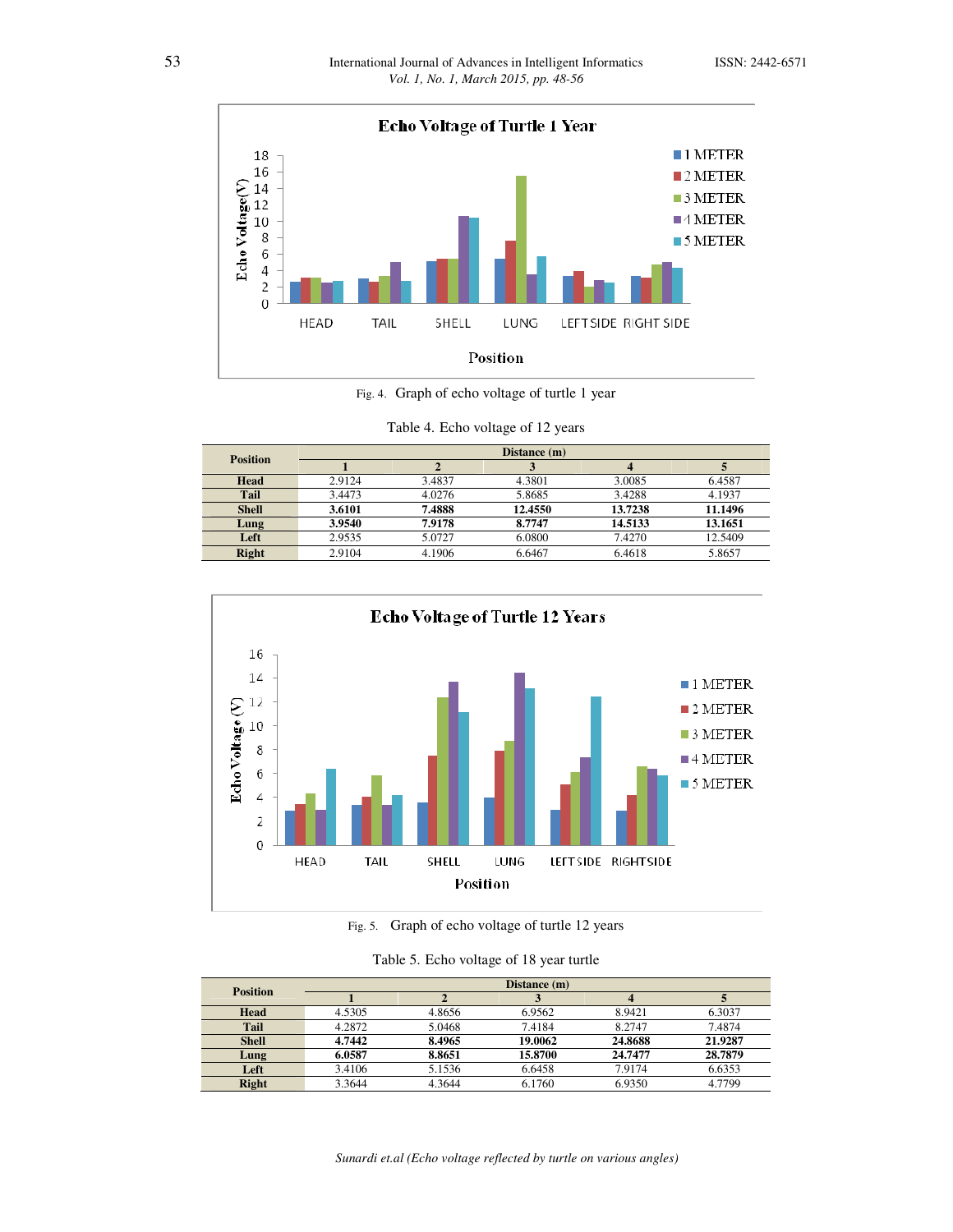

Fig. 6. Graph of echo voltage of turtle 18 years

## *B. Target Strength of Turtle*

Solid steel ball size 4.3cm used for this experiment. The echo voltage value is obtained from 1 meter to 5 meter distance. Table 6 represents the sphere (steel ball) as reference target echo voltage. This value used for calculated the target strength of turtle using formula of  $TS = [10 \log 1000]$  $(V_{object}^2/V_{steelball}^2)] + TS_{steelball}$ 

The target strength of solid steel ball is -39.372 dB. This value used to calculate the target strength of turtle. Table 7 and Fig. 7 are represents the target strength value of turtle 1 year, 12 and 18 years. The target strength value is obtained from head, tail, shell, lung, left side and right side. The increasing of ages of turtle as the bigger its size will give the higher target strength value of turtle.

Table 6. Echo voltage of steel ball using 200 kHz echo sounder

| Distance(m) | Voltage (V) |
|-------------|-------------|
|             | 5.4747      |
|             | 4.5950      |
|             | 1.4510      |
|             | 1.2056      |
|             | 0.7810      |

| $Dis$ tance $(n)$ | value(v) |
|-------------------|----------|
|                   | 5.4747   |
|                   | 4.5950   |
|                   | 1.4510   |
|                   | 1.2056   |
|                   | 0.7810   |
|                   |          |

|                 | <b>Target Strength of Turtle (dB)</b> |            |                 |  |  |
|-----------------|---------------------------------------|------------|-----------------|--|--|
| <b>Position</b> | 1 Year                                | 12 Years   | <b>18 Years</b> |  |  |
| Head            | $-36.3650$                            | $-33.7644$ | $-29.7699$      |  |  |
| <b>Tail</b>     | $-33.3694$                            | $-33.3358$ | $-31.2348$      |  |  |
| <b>Shell</b>    | $-28.5102$                            | $-26.6686$ | $-23.0328$      |  |  |
| Lung            | $-28.9713$                            | $-26.6364$ | $-23.9479$      |  |  |
| Left            | $-36.2324$                            | $-29.8021$ | $-30.3649$      |  |  |
| <b>Right</b>    | $-33.2310$                            | $-31.5666$ | $-31.6046$      |  |  |

|  |  |  | Table 7. Target strength of turtle |
|--|--|--|------------------------------------|
|--|--|--|------------------------------------|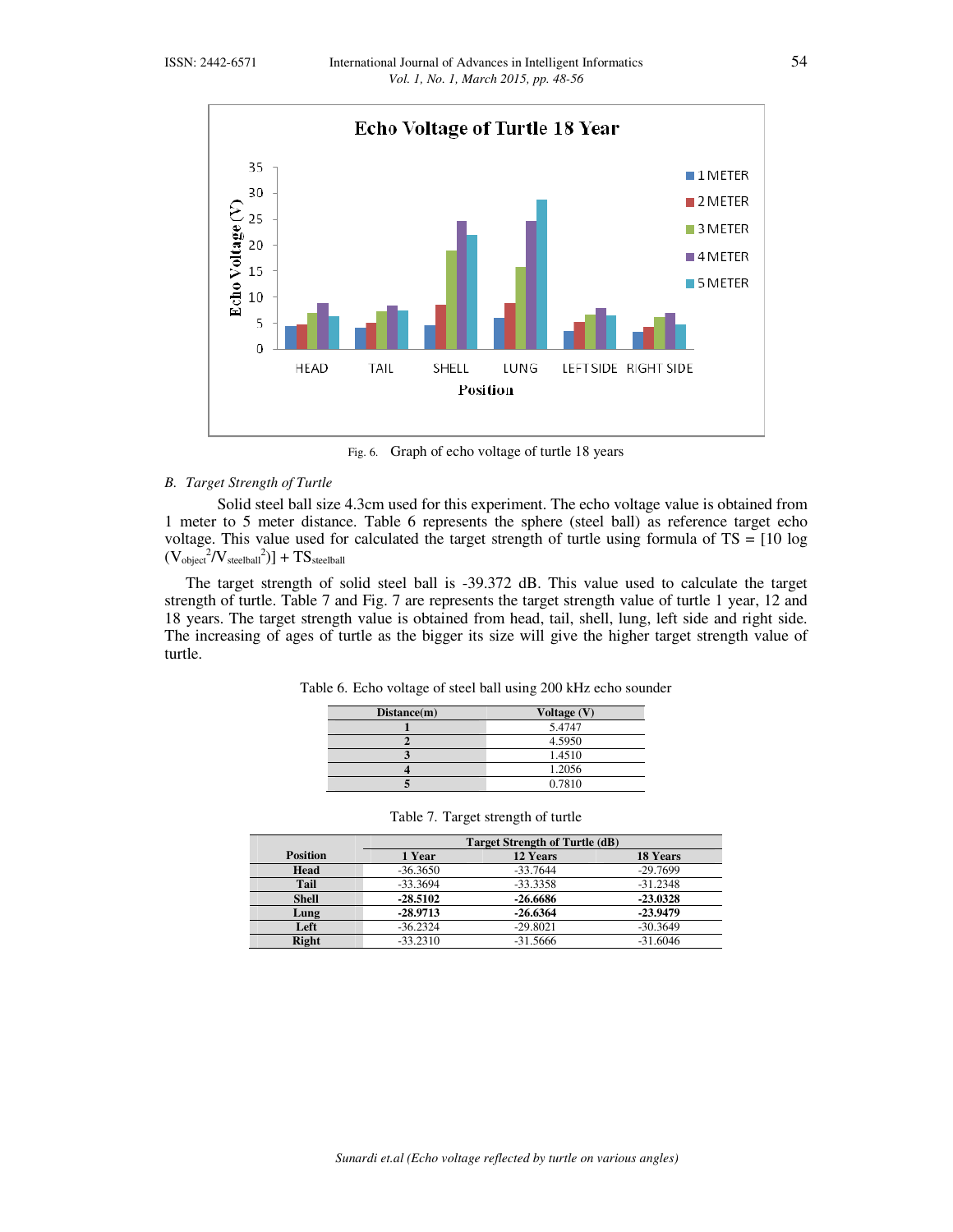

Graph of TS value for turtle

Based on theory, the target strength of object is depends on size of object. Sizes of object will effects to the value of target strength. It means that the values of target strength become higher as the size of object increases. From the calculation the echo voltage of object, the values suppose decrease as the target or object is place in increasing distance.

The whole result of object using 200 kHz has the same pattern. The whole result of turtle looks like follow the theoretical. Based on the result, echo voltage of each object decreases as the distance is increase. There is some value did not correct due to mistakes in record the signal. Based on the result, the highest values are recorded at lung and shell positions for turtle.

Target strength of turtle, from the result, we can determine which position of turtle has the higher value means that the object absolutely effective in reflect the acoustic pulse. So the hardness of the object which is lung and shell has highest target strength. From the graph on Fig. 7, we can see that the target strength of turtle for lung and shell for all ages are -26.52 dB and –26.17 dB respectively.

Based on our research, the target strength of turtles are different with fish which are -38 dB to - 44 dB from our past research as shown in [8]. Therefore, for future research, the repellant system based on target strength differences of turtle and fish for avoiding the turtle trapping in the net can be implemented.

### **V. Conclusion**

The target strength of turtle was calculated by using the formula while the echo voltage is obtained from the MATLAB program. We can conclude that an effect of the bigger size of turtle is higher value of voltage and target strength. Based on the analysis has been conducted, the target strength of turtle for lung and shell for all ages are -26.52 dB and –26.17 dB respectively.

The object and transducer must be place horizontal to each other so that the transducer will emit pulse directly to the object and the object can transmit back the pulse precisely. The settings of echo sounder also become one of the factors that make the error occur. The signal beam for 200 kHz frequency is only 10°, therefore the analyzing of data, the signal appears is too small. Hence it will affect the calculation of echo voltage. A part from using sound to detected turtle or fish, for more accurately in future research, underwater camera will be used as additional input to differentiate the shape of turtle or fish.